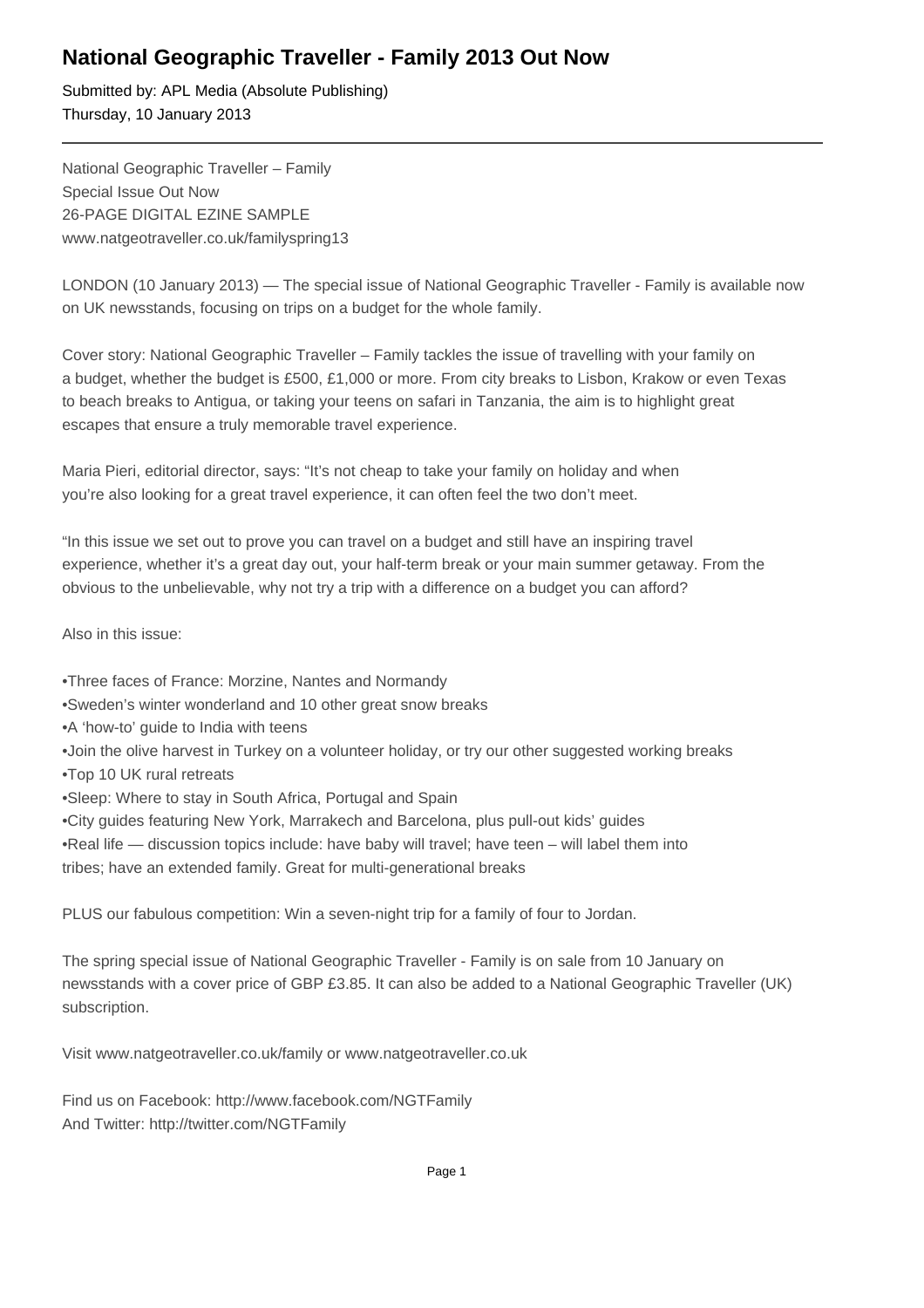For a taster of the issue, view this 26-page digital sample issue: www.natgeotraveller.co.uk/familyspring13

Visit www.natgeotraveller.co.uk for more information.

## **Notes**

National Geographic Traveller (UK) is published under license by Absolute Publishing Ltd (APL), from the National Geographic Society in Washington, D.C. It became the 15th local-language edition when it was launched in December 2010. The magazine also is available in China, Spain, Russia, the Netherlands, Israel, Poland, Slovenia, Latin America, Armenia, Czech Republic, Croatia, Indonesia, Romania and South Africa. The 180-page travel and lifestyle magazine is packed full of you-are-there photography, authentic travel experiences and inspiring narratives.

National Geographic Traveller (UK) is published eight times a year (from Sept 2012) with a cover price of GBP £3.85, via subscription and on newsstands. Visit www.natgeotraveller.co.uk for more information

National Geographic Traveller – Family is published as a special issue with a cover price of GBP £3.85, via subscription and on newsstands. Visit www.natgeotraveller.co.uk/family for more information

National Geographic Traveler (USA) is the world's most widely read travel magazine. It championed sustainable travel before it was cool and, eight times annually, celebrates journeys that are about place, experience, culture, authenticity, living like the locals and great photography. It makes a distinction between tourism and travel and stresses inquisitive, not acquisitive, trips. It employs storytelling and you-are-there photography to inspire readers to pick up and go. And, with the theme of "All Travel, All the Time," it eschews fashion and fluff in favour of articles that offer a strong sense of place, inspiring narratives that make readers take trips, and solid service information to help them plan those trips.

The National Geographic Society is one of the world's largest non profit scientific and educational organizations. Founded in 1888 to "increase and diffuse geographic knowledge," the Society's mission is to inspire people to care about the planet. National Geographic reflects the world through its magazines, television programs, films, music and radio, books, DVDs, maps, exhibitions, live events, school publishing programs, interactive media and merchandise. National Geographic magazine, the Society's official journal, published in English and 33 local-language editions, is read by more than 40 million people each month. The National Geographic Channel reaches 370 million households in 34 languages in 168 countries. National Geographic Digital Media receives more than 15 million visitors a month. National Geographic has funded more than 9,600 scientific research, conservation and exploration projects and supports an education program promoting geography literacy. For more information, visit www.nationalgeographic.com

### CONTACT: For Editorial Enquiries: